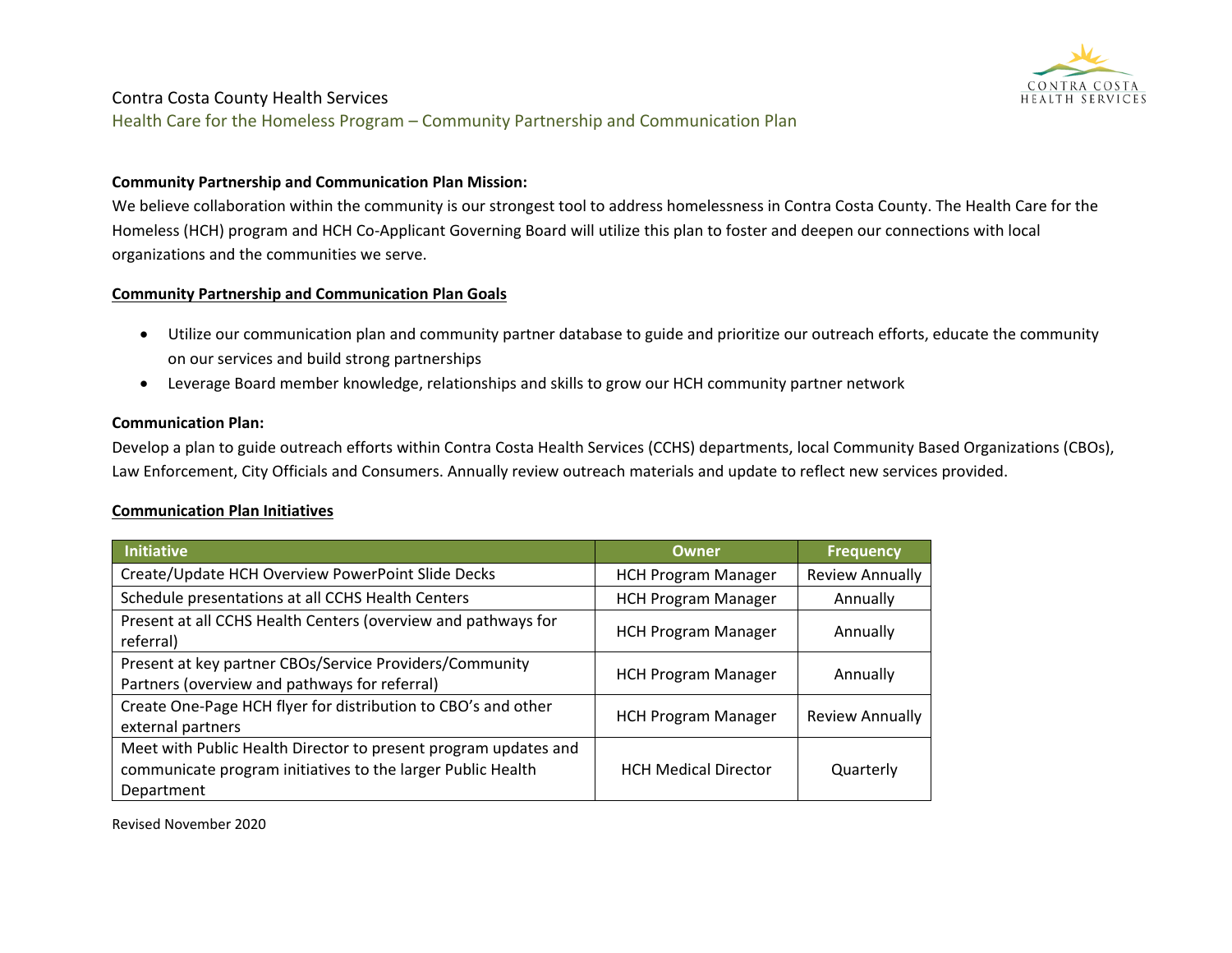

Health Care for the Homeless Program – Community Partnership and Communication Plan

### **HCH Outreach Plan**

### **HCH Outreach Material:**

Update all outreach material (below) as HCH schedule changes.

| Frequency $-$ | What $-$                       | To Whom $-$                 | From whom -          | How (in what way) -             |  |
|---------------|--------------------------------|-----------------------------|----------------------|---------------------------------|--|
|               |                                |                             |                      |                                 |  |
|               |                                | Once updated send to Aldrin |                      | Update within TDrive            |  |
| As needed     | <b>HCH Mobile Schedule</b>     | Bernabeo or Michael Duran   | HCH management/admin | (PHCS/HCH/AdminFiles/Clinic     |  |
|               |                                | (Communications Department) |                      | Schedules)                      |  |
|               |                                | Once updated send to Aldrin |                      | Update within TDrive            |  |
| As needed     | <b>HCH Ambulatory Schedule</b> | Bernabeo or Michael Duran   | HCH management/admin | (PHCS/HCH/AdminFiles/Clinic     |  |
|               |                                | (Communications Department) |                      | Schedules)                      |  |
|               |                                | Once updated send to Aldrin |                      | Update within TDrive            |  |
| As needed     | <b>HCH Dental Schedule</b>     | Bernabeo or Michael Duran   | HCH management/admin | (PHCS/HCH/AdminFiles/Clinic     |  |
|               |                                | (Communications Department) |                      | Schedules)                      |  |
|               |                                | Aldrin Bernabeo or Michael  |                      |                                 |  |
| As needed     | <b>HCH Website Update</b>      | Duran                       | HCH management/admin | Any needed updates to website   |  |
|               |                                | (Communications Department) |                      |                                 |  |
|               | Homeless .dotphrase            | ccLink IT Ticket            |                      |                                 |  |
| As needed     | (homelessresources.)           |                             | HCH management/admin | Submit ticket via iSite IT page |  |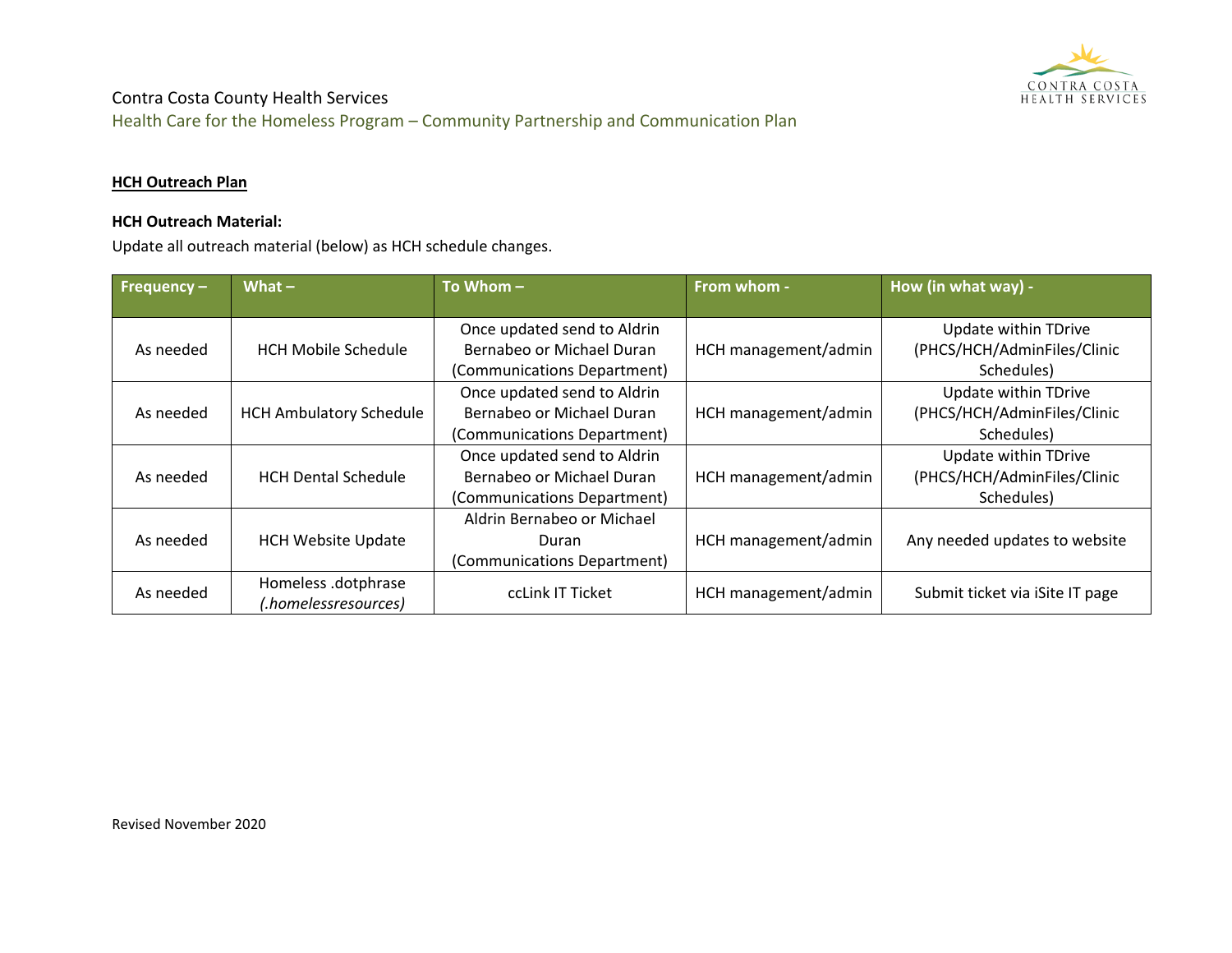

Health Care for the Homeless Program – Community Partnership and Communication Plan **HCH Outreach Presentation Plan:**

| Frequency $-$<br>(e.g.<br>monthly,<br>quarterly,<br>$etc.$ ) | What - Communication<br>product/information                                           | To Whom-<br>Target group or<br>individuals/position                                                                                    | From whom -<br>Lead<br>commissioning<br>office staff with<br>name / position | How (in what<br>$way) -$<br>Communication<br>means                                                                                                            | $Why -$<br>Purpose of<br>communication                                                                                             |
|--------------------------------------------------------------|---------------------------------------------------------------------------------------|----------------------------------------------------------------------------------------------------------------------------------------|------------------------------------------------------------------------------|---------------------------------------------------------------------------------------------------------------------------------------------------------------|------------------------------------------------------------------------------------------------------------------------------------|
| As needed                                                    | PowerPoint Presentation @ Bates                                                       | <b>Contra Costa Health</b><br><b>Services</b><br>County office of<br>Directors - Health<br>Career Pathway<br>(Interns)                 | <b>HCH Program</b><br>Manager                                                | <b>HCH</b><br>$\bullet$<br>Overview<br>PowerPoint<br>Presentation                                                                                             | Provide overview<br>of different public<br>health programs,<br>specifically HCH<br>and SBC to<br>County Health<br>Services Interns |
| Annually                                                     | <b>PowerPoint Presentation</b><br>(T:\PHCS\_HCH\Presentation\CSM_HCH<br>Presentation) | <b>Contra Costa Health</b><br><b>Services</b><br><b>Health Center Clinic</b><br><b>Management Team</b><br>(all CCHS health<br>centers) | <b>HCH Program</b><br>Manager                                                | <b>Brief HCH</b><br>$\bullet$<br>Overview<br><b>HCH</b><br>$\bullet$<br>.dotphrase<br>included in<br>presentation<br>to be used by<br>staff upon<br>discharge | Provide overview<br>of HCH services to<br>clinic sites to<br>refer patients to<br>our clinics.                                     |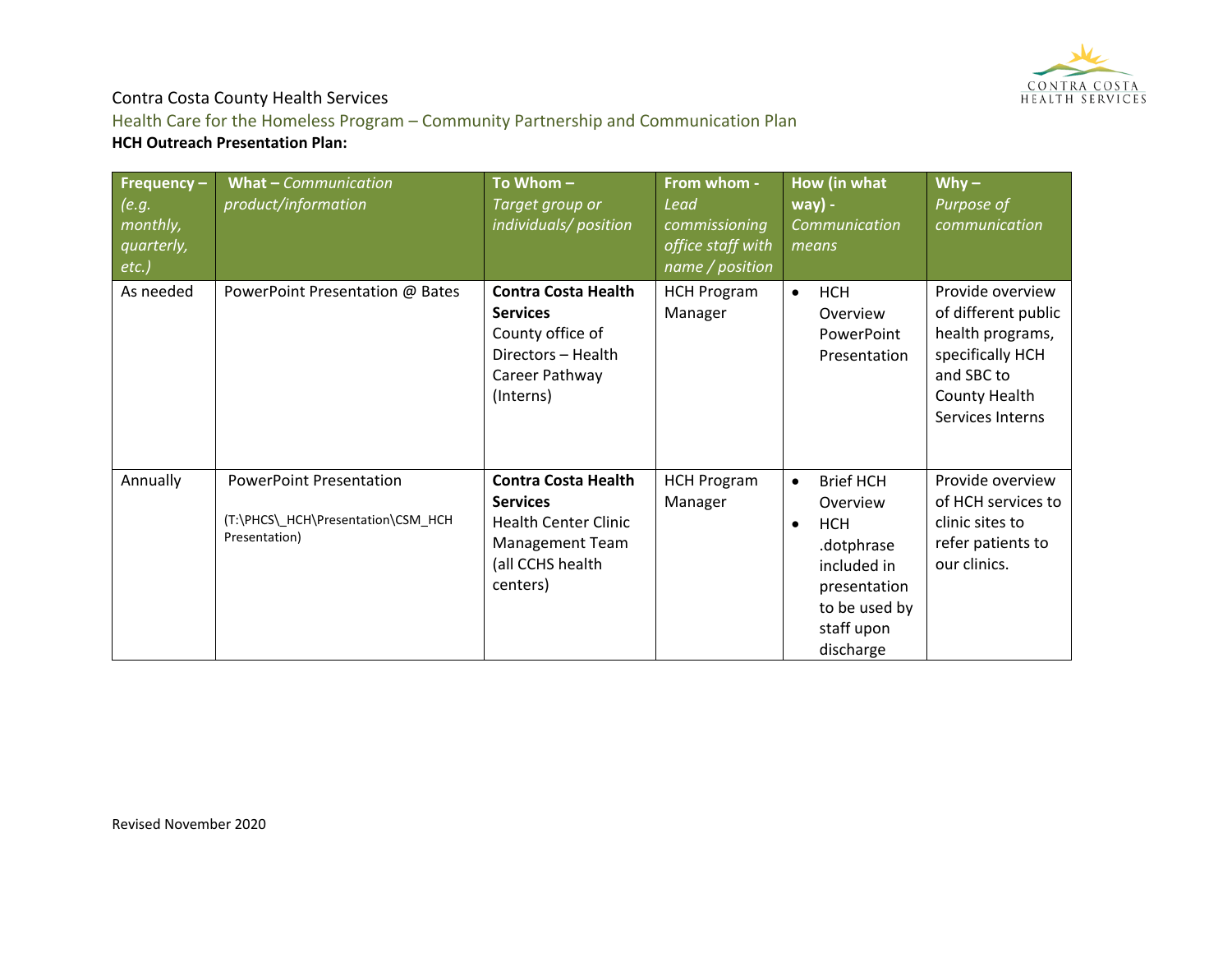

Health Care for the Homeless Program – Community Partnership and Communication Plan

| As Needed                                                            | <b>PowerPoint Presentation</b>                               | <b>Contra Costa Health</b><br><b>Services</b><br>HIV/AIDs & STD<br>Program   | <b>Health Planner</b><br>Evaluator                                           | $\bullet$ | Mobile Clinic<br><b>Flyers</b><br><b>Dental Clinic</b><br>Flyers                          | Provide overview<br>of HCH services to<br>clinic sites to<br>refer patients to<br>our clinics. |
|----------------------------------------------------------------------|--------------------------------------------------------------|------------------------------------------------------------------------------|------------------------------------------------------------------------------|-----------|-------------------------------------------------------------------------------------------|------------------------------------------------------------------------------------------------|
| Onboarding<br>(new staff<br>with<br>Community<br>Connect<br>Program) | Recorded training with PowerPoint                            | <b>Contra Costa Health</b><br><b>Services</b><br>CommunityConnect<br>Program | Program<br>Manager                                                           | $\bullet$ | <b>HCH</b><br>Overview<br>Presentation                                                    | Provide overview<br>of HCH services to<br>clinic sites to<br>refer patients to<br>our clinics. |
| Bi-Yearly                                                            | HCH and HCH Board presentation<br>yearly report presentation | <b>Care of Continuum</b><br>Board (CoC)<br>Council on<br>Homelessness        | <b>HCH Program</b><br>Manager and<br><b>HCH Board</b><br>Chair/Vice<br>Chair | $\bullet$ | Presentation<br>to include;<br>YTD statistics,<br>program<br>updates and<br>health trends | To inform CoC of<br>HCH services,<br>homeless needs,<br>updates and<br>health trends.          |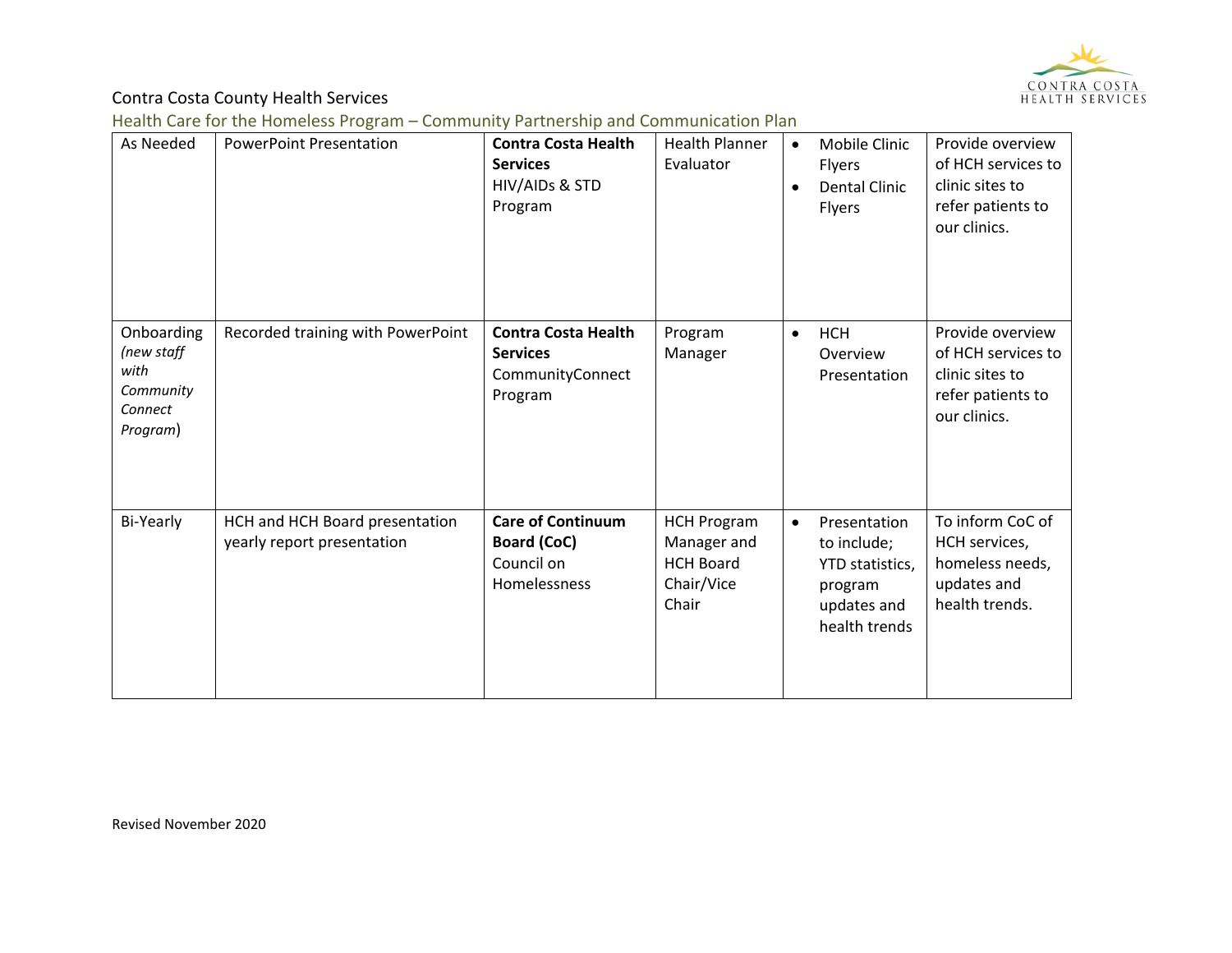

Health Care for the Homeless Program – Community Partnership and Communication Plan

| Monthly | <b>HCH Updates</b>                                                    | <b>Health, Housing and</b><br>Homeless (H3)<br><b>Services Provider</b><br><b>Meetings</b>    | <b>HCH Program</b><br>Manager                        | $\bullet$ | Powerpoint<br>and verbal<br>presentation                                                  | To inform H3 and<br>Partners of HCH<br>updates and<br>health<br>recommendations                           |
|---------|-----------------------------------------------------------------------|-----------------------------------------------------------------------------------------------|------------------------------------------------------|-----------|-------------------------------------------------------------------------------------------|-----------------------------------------------------------------------------------------------------------|
| Yearly  | HCH yearly report presentation                                        | <b>County Board of</b><br><b>Supervisors</b><br>Family and Human<br><b>Services Committee</b> | <b>HCH Medical</b><br>Director                       | $\bullet$ | Presentation<br>to include;<br>YTD statistics,<br>program<br>updates and<br>health trends | To inform Board<br>of Supervisors of<br>HCH services,<br>homeless needs,<br>updates and<br>health trends. |
| Yearly  | <b>Quality Improvement Measure</b><br><b>Reports and Presentation</b> | <b>Contra Costa Health</b><br><b>Services</b><br>(PS-PIC) Committee                           | <b>HCH Medical</b><br>Director &<br>Project Director | $\bullet$ | <b>HCH Quality</b><br>Improvement<br>Reports                                              | To inform system<br>wide quality<br>improvement<br>team of HCH<br>quality<br>improvement<br>efforts       |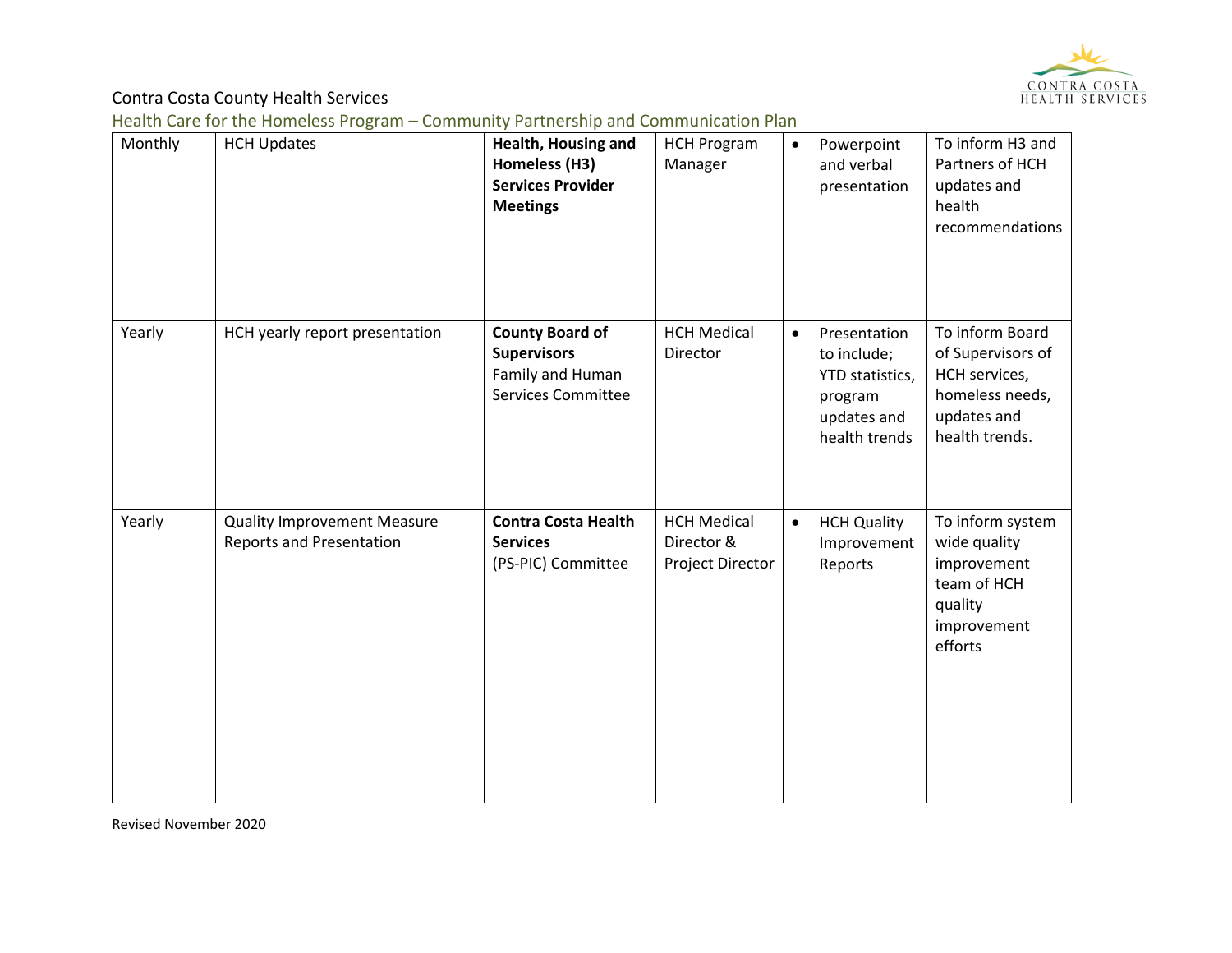

Health Care for the Homeless Program – Community Partnership and Communication Plan

| Quarterly | <b>Verbal Overview of HCH Services</b><br>and Connection to services | <b>Community partners</b><br>& Service Providers<br>As listed on<br>$\bullet$<br>Community<br>Partnership Plan | <b>Health Planner</b><br>Evaluator,<br>Program<br>Manager | Mobile Clinic<br>$\bullet$<br><b>Flyers</b><br><b>Dental Flyers</b>                                                                             | To educate and<br>update on HCH<br>services<br>throughout<br>Contra Costa.                                         |
|-----------|----------------------------------------------------------------------|----------------------------------------------------------------------------------------------------------------|-----------------------------------------------------------|-------------------------------------------------------------------------------------------------------------------------------------------------|--------------------------------------------------------------------------------------------------------------------|
| Quarterly | PowerPoint Presentation @ Crisis<br>Intervention Training (CIT)      | <b>Law Enforcement</b><br>County Sherriff's and<br>local police<br>Department deputies.                        | Program<br>Manager                                        | <b>HCH</b><br>$\bullet$<br>PowerPoint<br>Overview<br>Presentation<br><b>HCH</b> mobile<br>$\bullet$<br>clinic<br>schedules and<br>dental flyers | <b>Educate Sherriff's</b><br>Dept. on HCH<br>program and<br>services                                               |
| Quarterly | <b>Consumer Feedback and Verbal</b><br>Overview of HCH Services      | <b>Community partners</b><br>& Service Providers<br><b>County Shelters</b><br>$\bullet$                        | <b>Health Planner</b><br>Evaluator                        | Mobile Clinic<br>$\bullet$<br><b>Flyers</b><br><b>Dental Flyers</b><br>$\bullet$                                                                | To educate on<br><b>HCH</b> services and<br>to receive<br>consumer<br>feedback<br>surrounding<br>services offered. |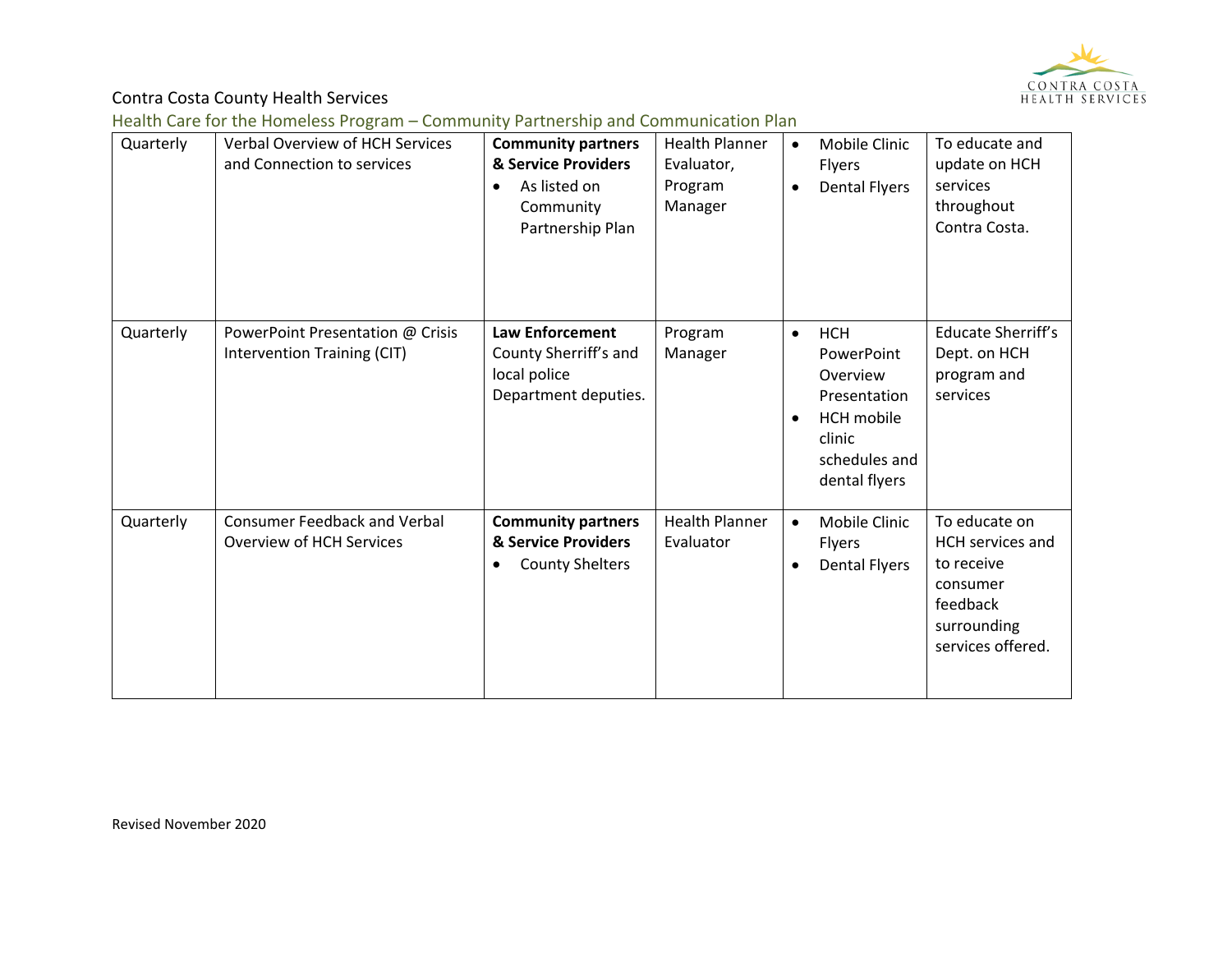

Health Care for the Homeless Program – Community Partnership and Communication Plan

| As Needed | Narcan & Choosing Change<br>Presentation                                                                                                      | <b>Community Based</b><br>Organization<br>Contra Costa County<br>Library<br>Administration<br>(Librarians)                         | Program<br>Manager,<br>Community<br><b>Health Worker</b> | $\bullet$<br>$\bullet$              | PowerPoint<br>Presentation<br>@ Pleasant<br>Hill<br>Community<br>Center<br><b>HCH</b> mobile<br>clinic<br>schedules and<br>dental flyers | Educate<br>Librarians on<br>Choosing Change<br>services and<br>Narcan education                                                          |
|-----------|-----------------------------------------------------------------------------------------------------------------------------------------------|------------------------------------------------------------------------------------------------------------------------------------|----------------------------------------------------------|-------------------------------------|------------------------------------------------------------------------------------------------------------------------------------------|------------------------------------------------------------------------------------------------------------------------------------------|
| Monthly   | Verbal overview of HCH services<br>Various library locations throughout<br>CCC:<br>Antioch, Pittsburg, Concord, Walnut<br>Creek and San Pablo | <b>Community Based</b><br>Organization<br>Community members<br>and service providers<br>at the Coffee &<br>Conversation<br>Program | Community<br><b>Health Worker</b>                        | $\bullet$                           | <b>HCH</b> mobile<br>clinic<br>schedules and<br>dental flyers                                                                            | Provide overview<br>of HCH services to<br>community<br>members and<br>service providers.<br>Provide resources<br>and answer<br>questions |
| Monthly   | <b>Verbal Overview of HCH Services</b><br>and Resource Connection                                                                             | <b>Community Based</b><br>Organization<br><b>Monument Crisis</b><br>Center                                                         | Community<br><b>Health Worker</b>                        | $\bullet$<br>$\bullet$<br>$\bullet$ | Medi-Cal<br>information<br>flyers<br><b>HCH Mobile</b><br><b>Clinic Flyers</b><br><b>HCH Dental</b><br><b>Clinic Flyers</b>              | Connection to<br>Medi-Cal benefits<br>and HCH services                                                                                   |